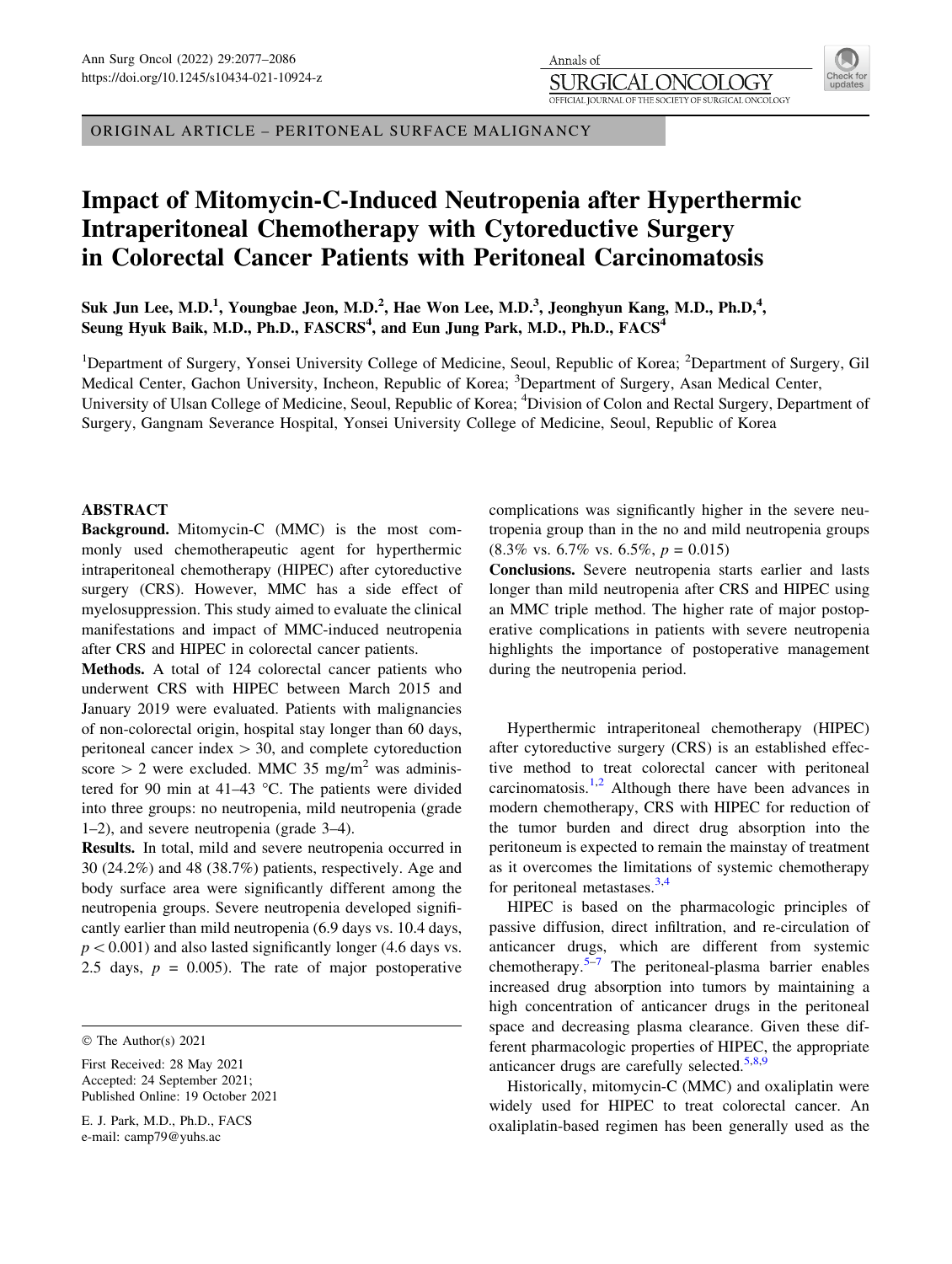standard regimen for HIPEC, although it has been recently switched to an MMC-based HIPEC in Europe based on the results of the French PRODIGE-7 trial. $10$  Thus, MMC is now the most commonly used chemotherapeutic in HIPEC for colorectal cancer. MMC is an antitumor antibiotic that inhibits DNA synthesis. It has a molecular weight of 334 Da, is water soluble, and has a heat-synergetic effect.<sup>[11,12](#page-8-0)</sup> MMC has a relatively longer half-life and higher peritoneal-plasma area under the curve (AUC) than oxaliplatin, $13$  thus making it a proper HIPEC chemotherapeutic agent to treat colorectal cancer patients. The randomized controlled trial by Verwaal et al. used MMC for HIPEC and reported better survival benefits than those with systemic chemotherapy in colorectal cancer patients with peritoneal metastasis. $1,2$ 

However, despite these benefits, MMC has adverse effects of delayed myelosuppression and nephrotoxic-ity.<sup>[12,14](#page-8-0)</sup> Particularly, severe neutropenia after CRS with HIPEC can be a life-threatening condition. Schnake et al. reported a 66% mortality rate for chemotherapy-induced neutropenia after HIPEC using MMC.<sup>[15](#page-8-0)</sup> However, despite the severe risks of this side effect, few studies have evaluated postoperative neutropenia after HIPEC using MMC. Therefore, this study aimed to investigate the incidence patterns and clinical manifestations of MMC-induced neutropenia after CRS with HIPEC and its impact in colorectal patients with peritoneal metastases.

#### METHODS

#### Study Design and Population

This was a retrospective study of 305 colorectal cancer patients with synchronous or metachronous peritoneal metastases who underwent CRS with HIPEC at Gangnam Severance Hospital, Yonsei University College of Medicine, Seoul, South Korea between March 2015 and January 2019. Among them, patients who underwent surgeries for liver or lung metastases from colorectal cancer were included. The exclusion criteria were appendiceal neoplasm, pseudomyxoma peritonei, or non-colorectal primary malignancies; peritoneal cancer index (PCI) over 30; complete cytoreduction (CC) score of 3; and Eastern Cooperative Oncology Group (ECOG) performance status score  $> 2$ . Patients admitted for  $> 60$  days postoperatively were also excluded to avoid the bias of neutropenia affected by septic conditions during long hospitalizations. Finally, 124 patients were evaluated. Data were collected prospectively and analyzed retrospectively.

This study was approved by the Institutional Review Board of our institution (No. 3-2020-0315) and was conducted according to the tenets of the Helsinki Declaration.

#### Definition of Neutropenia

Neutropenia was defined according to the National Cancer Institute's Common Terminology Criteria for Adverse Events (CTCAE) grading of hematologic toxicity.[16](#page-8-0) The grade of neutropenia was categorized by absolute neutrophil count (ANC). The patients were divided into three groups: the no neutropenia, mild neutropenia, and severe neutropenia groups (Fig. [1](#page-2-0)). No neutropenia was defined as an ANC greater than our institutional lower limit of normal (LLN) of 2000/mm<sup>3</sup>. Mild neutropenia was defined as grade I–II neutropenia with an ANC of  $> 1000$ but < 2000/mm<sup>3</sup>. Meanwhile, severe neutropenia was defined as grade III–IV neutropenia with an ANC \ 1000/mm<sup>3</sup> . Filgrastim (0.3 mg/vial), a granulocyte colonystimulating factor (G-CSF), was administered subcutaneously once daily for severe neutropenia.

#### Procedures of Cytoreductive Surgery and HIPEC

CRS was performed with surgically complete removal of gross tumors in the abdominal cavity. In the patients with synchronous colorectal cancer with peritoneal metastases, primary tumor resection and cytoreduction of peritoneal metastases were performed concurrently. Combined resections of oligometastases in the liver or lung were also performed. When diaphragmatic peritonectomy was performed, chest tube insertion was performed intraoperatively. After CRS, HIPEC was performed using MMC 35 mg/m<sup>2</sup> at 41–43 °C for 90 min. Following the HIPEC triple method, MMC  $35 \text{ mg/m}^2$  was mixed with  $31$ of Dianeal® PD-2 1.5% peritoneal dialysis solution (Baxter, USA) and administered into the intraperitoneal cavity at 50% of the dose at the beginning of HIPEC, 25% of the dose at 30 min, and 25% of the dose at 60 min. All HIPEC procedures were performed with the open method using coliseum techniques. All procedures related with bowel anastomosis were performed after HIPEC.

#### Evaluation Parameters

Hematologic blood tests to evaluate hemoglobin levels and leukocyte, platelet, and neutrophil counts were performed once a day from the operative day to discharge. Basic patient information such as sex, age, body mass index (BMI), history of abdominal operation, American Society of Anesthesiologists (ASA) score, and location of the primary cancer were recorded prospectively. Body surface area (BSA) was calculated by Mosteller formula in all patients. Intraoperative data such as PCI, CC scores, and operative procedures were evaluated. Operation time, the amount of intraoperative blood loss, and intraoperative transfusion were recorded postoperatively. The length of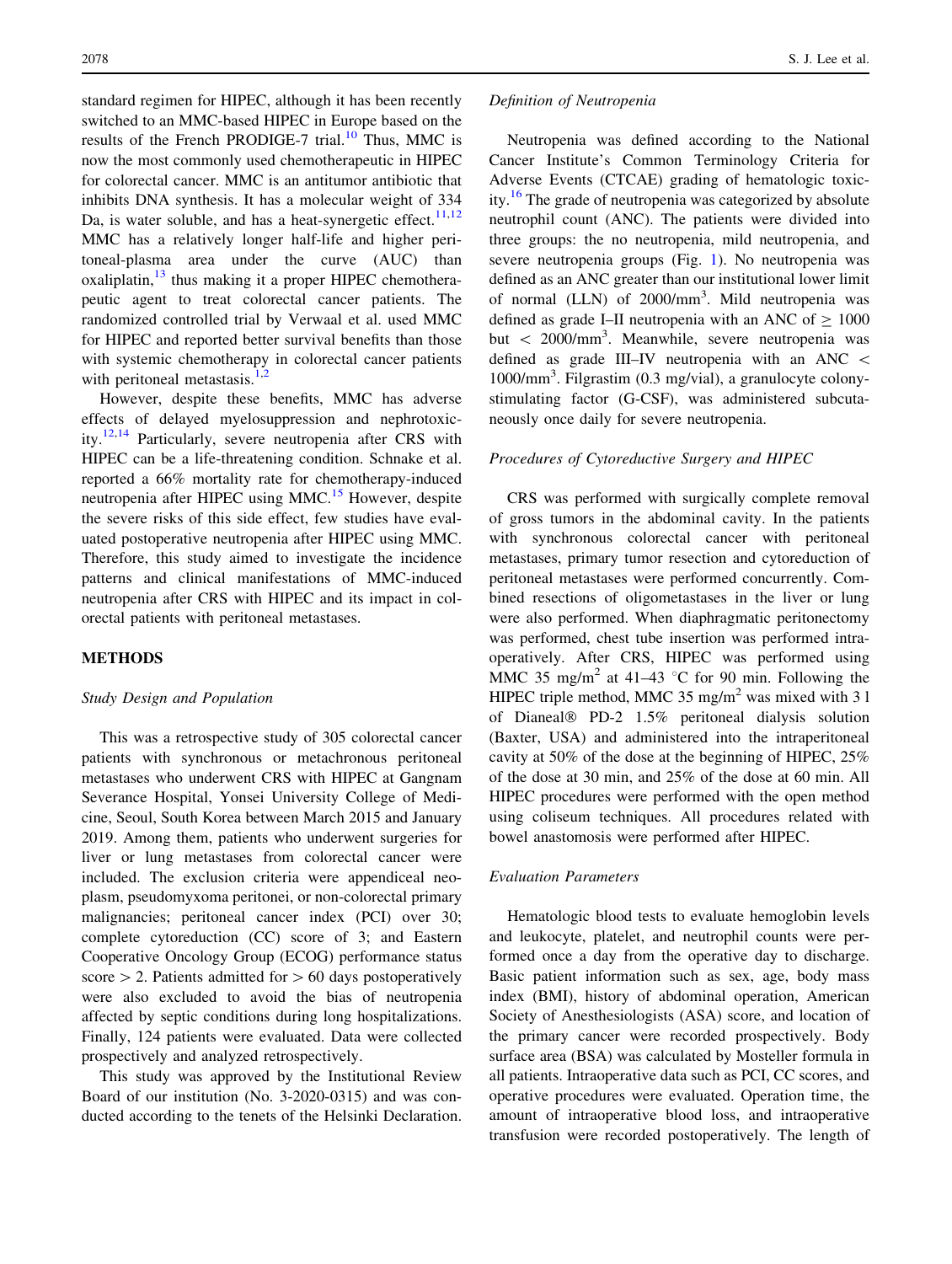

<span id="page-2-0"></span>

hospital stay was measured from the day of operation to discharge. Re-admission was defined as admission within 30 days after discharge. Postoperative complications were classified following the Clavien–Dindo classification.<sup>[17](#page-8-0)</sup> The occurrence patterns of neutropenia were evaluated postoperatively by measuring the ANC. The duration of neutropenia was measured from the date on which the ANC decreased below the LLN to the date on which it recovered to normal levels. The time of neutropenia onset, neutropenia duration, and frequency of G-CSF use were compared between patients with mild and severe neutropenia. A second-generation cephalosporin and metronidazole were used for 7 and 3 days postoperatively, respectively, after CRS followed by HIPEC. Extended antibiotic use as prophylaxis was not routinely implemented in patients who developed severe neutropenia. However, they were used in patients who had severe neutropenia with neutropenia fever or infectious conditions, after consulting infectious disease specialists.

#### Statistical Analysis

Categorical variables were calculated using the chisquare test or Fisher's exact test, whereas continuous variables were evaluated using the independent *t*-test or one-way analysis of variance among groups. Post-hoc analysis was conducted using the least significant different method comparing the three patient groups. All statistical analyses were conducted using IBM SPSS Statistics for Windows, version 25.0 (IBM Corp., Armonk, NY, USA). A P-value less than 0.05 was regarded to be statistically significant.

## **RESULTS**

## Baseline Patient Characteristics

Postoperative neutropenia occurred in 78 (62.9%) patients; of them, 30 patients (24.2%) and 48 patients (38.7%) developed mild and severe neutropenia, respectively (Fig. 1). The severe neutropenia group was significantly older than the no or mild neutropenia group  $(p = 0.004)$ . The preoperative BSA was significantly higher in the no neutropenia group than in the mild or severe neutropenia group (no vs mild neutropenia  $p = 0.044$ ; no vs severe neutropenia,  $p = 0.034$ ). Meanwhile, there was no significant among-group differences for sex, BMI, and previous histories of abdominal operations. There were also no significant differences in ASA and ECOG performance status among the groups. Primary colorectal cancer resection was performed before CRS with HIPEC in 58.3%, 70.0%, and 56.5% of the patients in the severe, mild, and no neutropenia groups, respectively. In all groups, the primary tumor was most commonly located in the sigmoid colon, followed by the ascending colon. Although there were six patients who had synchronous liver metastasis in the no neutropenia group, there was no significant difference in the synchronous metastatic sites among the groups. Patients over 75% received chemotherapy before CRS with HIPEC but had no significant difference among groups. The preoperative leukocyte and platelet counts and the carcinoembryonic antigen level were also not significantly different (Table [1\)](#page-3-0).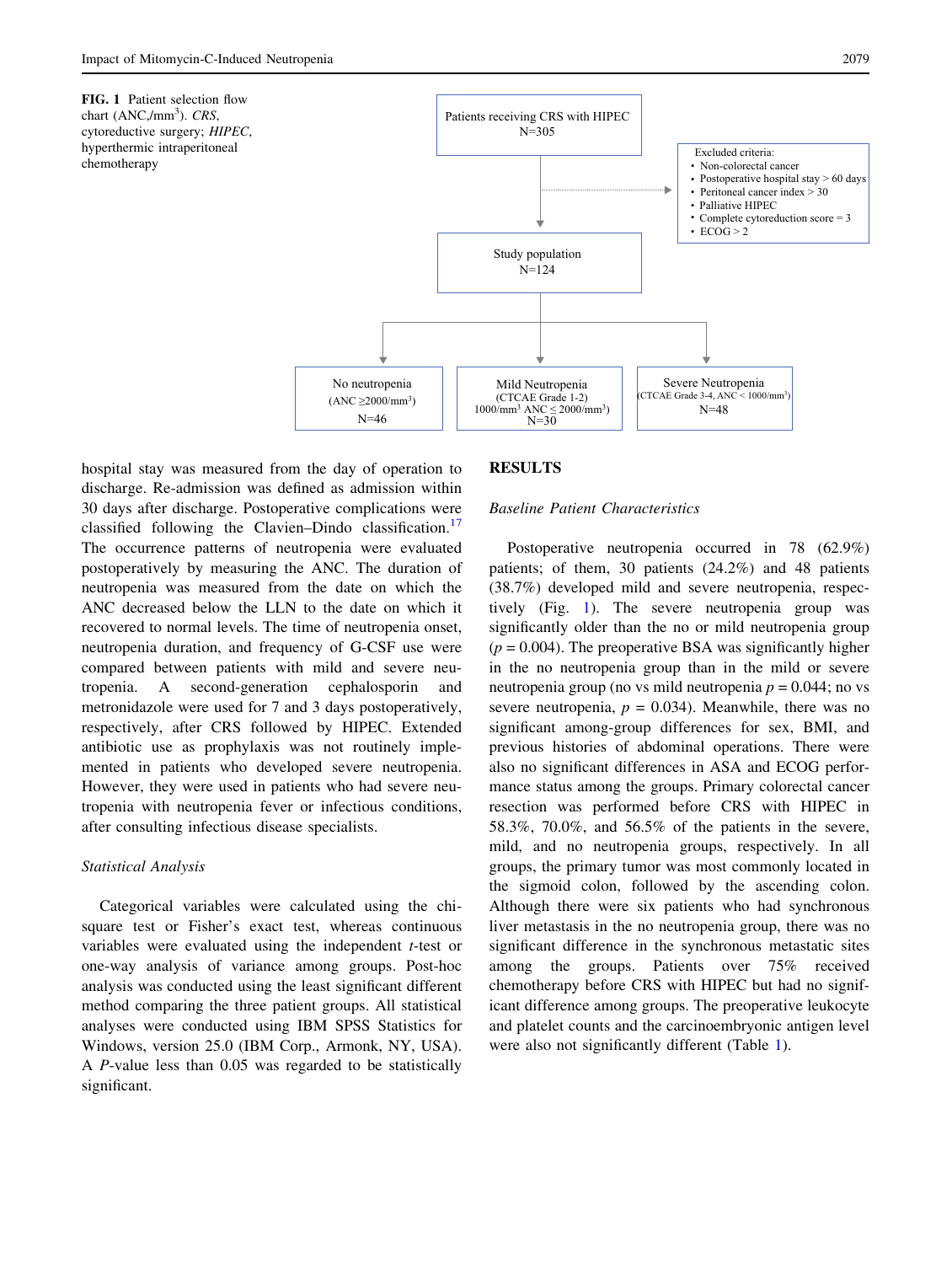<span id="page-3-0"></span>TABLE 1 Patient characteristics by neutropenia groups

| Variables                           | No neutropenia N=46 | Mild neutropenia N=30 | Severe neutropenia N=48 | $P$ -value                  |
|-------------------------------------|---------------------|-----------------------|-------------------------|-----------------------------|
| Sex                                 |                     |                       |                         | 0.128                       |
| Male                                | 24 (52.2)           | 9(30.0)               | 18 (37.5)               |                             |
| Female                              | 22 (47.8)           | 21(70.0)              | 30(62.5)                |                             |
| Age, years                          | $50.7 \pm 14.4$     | $53.3 \pm 12.5$       | 59.4±10.6               | 0.004                       |
|                                     | $(20 - 80)$         | $(24 - 75)$           | $(20 - 80)$             | (No vs Mild $p=0.369$ ,     |
|                                     |                     |                       |                         | No vs Severe $p=0.001$ ,    |
|                                     |                     |                       |                         | Mild vs severe $p=0.041$ )  |
| BMI, $\text{kg/m}^2$                | $23.7 \pm 4.0$      | $22.6 \pm 3.80$       | $23.1 \pm 2.90$         | 0.388                       |
|                                     | $(16.1 - 33.0)$     | $(15.4 - 31.0)$       | $(15.4 - 33.0)$         |                             |
| BSA, $m2$                           | $1.7 + 0.2$         | $1.6 \pm 0.2$         | $1.6 \pm 0.2$           | 0.052                       |
|                                     | $(1.3-2.1)$         | $(1.3-2.1)$           | $(1.1 - 2.0)$           | (No vs Mild $p=0.044$ ,     |
|                                     |                     |                       |                         | No vs Severe $p=0.034$      |
|                                     |                     |                       |                         | Mild vs. severe $p=0.880$ ) |
| History of abdomen operation        | 29(63.0)            | 22 (73.3)             | 33 (68.7)               | 0.632                       |
| Past primary tumor resection        | 26(56.5)            | 21(70.0)              | 28 (58.3)               | 0.465                       |
| ASA                                 |                     |                       |                         | 0.067                       |
| 1                                   | 4(8.7)              | 6(20.0)               | 3(6.3)                  |                             |
| 2                                   | 27(58.7)            | 11(36.7)              | 33 (68.7)               |                             |
| 3                                   | 15 (32.6)           | 13(43.3)              | 12(25.0)                |                             |
| ECOG performance score              |                     |                       |                         | 0.109                       |
| 0                                   | 16(34.8)            | 13 (43.3)             | 11(22.9)                |                             |
| 1                                   | 24 (52.2)           | 17(56.7)              | 29 (60.4)               |                             |
| 2                                   | 6(13.0)             | 0(0.0)                | 8(16.7)                 |                             |
| Location of primary cancer          |                     |                       |                         | 0.028                       |
| Ascending colon                     | 8(17.4)             | 4(13.3)               | 16(33.3)                | (No vs. Mild $p=0.299$ ,    |
| Cecum                               | 2(4.3)              | 0(0.0)                | 5(10.3)                 | No vs. Severe $p=0.157$ ,   |
| Transverse colon                    | 3(6.5)              | 4(13.3)               | 1(2.1)                  | Mild vs. Severe $p=0.006$ ) |
| Descending colon                    | 1(2.2)              | 3(10.0)               | 2(4.2)                  |                             |
| Sigmoid colon                       | 20(43,5)            | 11(36.7)              | 20(41.7)                |                             |
| Rectosigmoid junction               | 6(13.0)             | 1(3.3)                | 2(4.2)                  |                             |
| Rectum                              | 6(13.0)             | 7(23.3)               | 2(4.2)                  |                             |
| Synchronous metastasis              | 6(13.0)             | 1(3.3)                | 2(4.2)                  | 0.247                       |
| Liver                               | 6                   | 1                     | 2                       |                             |
| Lung                                | $\boldsymbol{0}$    | $\boldsymbol{0}$      | $\boldsymbol{0}$        |                             |
| Ovary/adnexa                        | $\boldsymbol{0}$    | $\boldsymbol{0}$      | $\boldsymbol{0}$        |                             |
| Previous chemotherapy               |                     |                       |                         | 0.875                       |
| No                                  | 10(21.7)            | 8(26.7)               | 12(25.0)                |                             |
| Yes                                 | 36 (78.3)           | 22(73.3)              | 36(75.0)                |                             |
| $1st$ line                          | 21 (58.4)           | 15(68.3)              | 26(72.2)                |                             |
| $2nd$ line                          | 12(33.3)            | 4(18.2)               | 6(16.7)                 |                             |
| $\geq$ 3 <sup>rd</sup> line         | 3(8.3)              | 3(4.5)                | 4(11.1)                 |                             |
| Preoperative WBC, $10^3/\mu$ l      | 6231.5±2255.4       | 5928.0±2005.3         | 6338.5±2145.3           | 0.710                       |
|                                     | $(2480 - 12100)$    | $(2820 - 11390)$      | $(2360 - 11600)$        |                             |
| Preoperative platelet, $10^3/\mu$ l | $251.1 \pm 84.2$    | 254.4±76.2            | 259.8±107.9             | 0.900                       |
|                                     | $(81 - 527)$        | $(130 - 425)$         | $(68 - 568)$            |                             |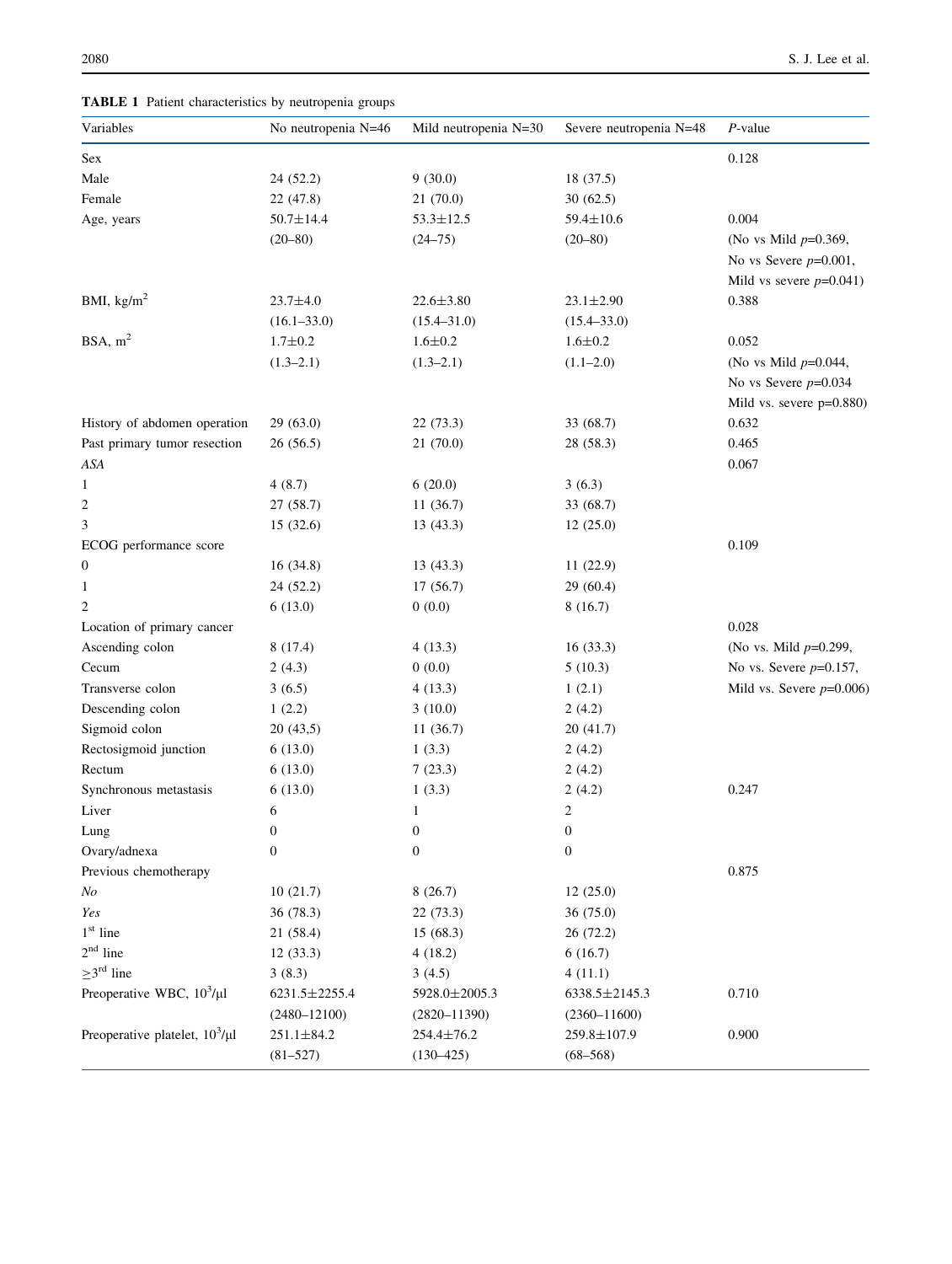Table 1 (continued)

| Variables               |                 |                 | No neutropenia N=46 Mild neutropenia N=30 Severe neutropenia N=48 P-value |       |
|-------------------------|-----------------|-----------------|---------------------------------------------------------------------------|-------|
| Preoperative CEA, ng/ml | $28.8 \pm 71.9$ | $46.0 \pm 89.1$ | $27.1 \pm 52.0$                                                           | 0.468 |
|                         | $(0.4 - 408.6)$ | $(1.2 - 386.9)$ | $(0.8 - 258.4)$                                                           |       |

ANC, Absolute neutrophil count; BMI, body mass index; BSA, body surface area; ASA, American Society of Anesthesiologists; ECOG, Eastern Cooperative Oncology Group; WBC, white blood cell; CEA, carcinoembryonic antigen.

# Comparison of Perioperative Outcomes among the Neutropenia Groups

Both the PCI and CC scores did not differ significantly among the groups (Table [2](#page-5-0)). Although 18.8% of the patients in the severe neutropenia group had a PCI over 20, there was no significant difference in the PCI and occurrence of neutropenia ( $p = 0.320$ ). Overall, 93.5%, 100%, and 97.9% of the patients in the no, mild, and severe neutropenia groups had a CC score of 0/1, respectively. There were no significant differences in the rates of primary tumor resection and stoma formation among the groups. In total, 52.2%, 40.0%, and 52.1% of patients in the no, mild, and severe neutropenia groups underwent combined resection for metastatic lesions, respectively  $(p =$ 0.512). Splenectomy was performed in 13.0%, 10.0%, and 6.3% of patients in the corresponding groups, respectively, with no significant difference ( $p = 0.545$ ). There was also no significant difference in operative time or intraoperative transfusion. The length of hospital stay also did not differ significantly: 15.3 days, 17.6 days, and 18.0 days in the no, mild, and severe neutropenia groups, respectively  $(p =$ 0.246).

# Time Profiles and Clinical Manifestations of MMC-Induced Neutropenia

All three groups tended to show a postoperative gradual decrease of ANC after CRS and HIPEC. Although the ANC was recovered by postoperative day 11 in most patients, the onset of neutropenia was different between the mild and severe neutropenia groups (Fig. [2\)](#page-6-0). Severe neutropenia occurred significantly earlier than mild neutropenia (6.9 days vs. 10.4 days,  $p \, < 0.001$ ). Severe neutropenia also lasted longer than mild neutropenia (4.6 days vs. 2.5 days,  $p = 0.005$ ). The ANC of the severe neutropenia group reached a nadir phase within 10.9 postoperative days, whereas that of the mild neutropenia group was at 11.5 postoperative days ( $p = 0.532$ ). Particularly, there were four patients who had ANC less than 100/mm<sup>3</sup> during the severe neutropenia period. G-CSF injection was initiated in patients with severe neutropenia at postoperative 8.3 days and used for an average of 2.5 days. G-CSF administration peaked at postoperative day 11 and was reduced subsequently as the ANC recovered. No patient in the mild neutropenia group developed complications, but 25% of those in the severe neutropenia had postoperative complications that required re-operations owing to rectal fistula and anastomotic bleeding (Table [3](#page-6-0)).

# Comparison of Postoperative Outcomes and Complications

The rates of postoperative complications after CRS with HIPEC were significantly high in the severe neutropenia group ( $p = 0.015$ ). In a post-hoc analysis, the rates of major postoperative complications were higher in the severe neutropenia group than in the no and mild neutropenia groups  $(8.3\% \text{ vs. } 6.7\% \text{ vs. } 6.5\%)$ . The rates of grade I–II postoperative complications were higher in the severe neutropenia group than in the no and mild neutropenia groups (81.3% vs. 60.0% vs. 54.3%). Meanwhile, there was no significant difference in re-admission rates. The starting period of both grade I–II and grade  $\geq$  III postoperative complications had no significant effect on neutropenia development (Table [4\)](#page-7-0).

## DISCUSSION

Data on postoperative neutropenia after HIPEC using MMC are rare. In this study, severe and mild neutropenia occurred in 38.7% and 24.2% of the patients who underwent CRS with HIPEC using the MMC triple method, respectively. Particularly, severe neutropenia developed early at postoperative day 7 and lasted longer than mild neutropenia. The rates of postoperative complications were higher in patients with severe neutropenia than in those with no or mild neutropenia.

MMC is the most widely used chemotherapeutic agent in HIPEC for colorectal cancer with peritoneal metastases owing to its antitumor effect and high rate of AUC ratio between the concentration of peritoneal fluid and plasma.[5,12](#page-8-0) However, MMC has a side effect of delayed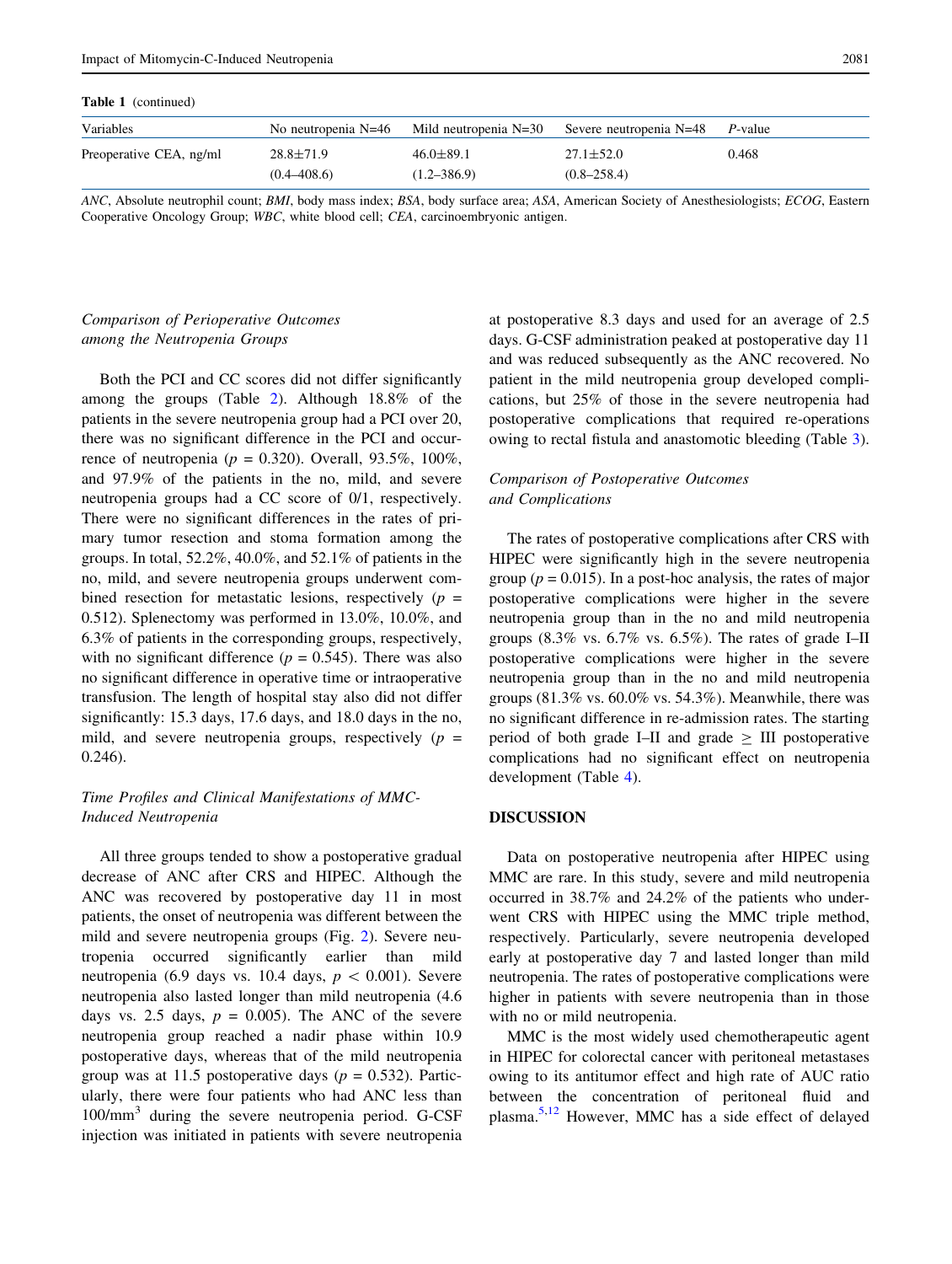<span id="page-5-0"></span>TABLE 2 Comparison for the perioperative outcomes

| Variables                     | No neutropenia N=46      | Mild neutropenia $N=30$  | Severe neutropenia N=48  | $P$ -value |
|-------------------------------|--------------------------|--------------------------|--------------------------|------------|
| Peritoneal cancer index (PCI) |                          |                          |                          | 0.320      |
| PCI < 10                      | 25(54.3)                 | 22 (73.3)                | 24(50.0)                 |            |
| $10 \leq PCI < 20$            | 14 (30.4)                | 6(20.0)                  | 15(31.2)                 |            |
| $20 \le PCI < 30$             | 7(15.2)                  | 2(6.7)                   | 9(18.8)                  |            |
| Complete cytoreduction (CC)   |                          |                          |                          | 0.728      |
| $CC-0$                        | 39 (84.8)                | 27 (90.0)                | 43 (89.6)                |            |
| $CC-1$                        | 4(8.7)                   | 3(10.0)                  | 4(8.3)                   |            |
| $CC-2$                        | 3(6.5)                   | 0(0.0)                   | 1(2.1)                   |            |
| Resection of primary tumor    |                          |                          |                          | 0.465      |
| No                            | 26(56.5)                 | 21 (70.0)                | 28 (58.3)                |            |
| Yes                           | 20 (43.5)                | 9(30.0)                  | 20(41.7)                 |            |
| Rt. hemicolectomy             | 5(10.9)                  | 2(6.7)                   | 9(18.8)                  |            |
| Lt. hemicolectomy             | 2(4.3)                   | 0(0.0)                   | 1(2.1)                   |            |
| Anterior resection            | 3(6.5)                   | 0(0.0)                   | 4(8.3)                   |            |
| Low anterior resection        | 9(19.6)                  | 7(23.3)                  | 5(10.4)                  |            |
| Hartmann's operation          | 0(0.0)                   | 0(0.0)                   | 1(2.1)                   |            |
| Total colectomy               | 1(2.2)                   | 0(0.0)                   | 0(0.0)                   |            |
| Combined organ resection      |                          |                          |                          | 0.512      |
| No                            | 22 (47.8)                | 18(60.0)                 | 23 (47.9)                |            |
| Yes*                          | 24 (52.2)                | 12(40.0)                 | 25(52.1)                 |            |
| Liver resection               | 7(15.2)                  | 3(10.0)                  | 11(22.9)                 |            |
| Intraoperative RFA            | 2(4.3)                   | 1(3.3)                   | 1(2.1)                   |            |
| Lung resection                | 0(0.0)                   | 0(0.0)                   | 0(0.0)                   |            |
| Ureteroneocystostomy          | 5(10.9)                  | 3(10.0)                  | 1(2.1)                   |            |
| Ureteral stent insertion      | 5(10.9)                  | 2(6.7)                   | 3(6.3)                   |            |
| Distal pancreatectomy         | 1(2.2)                   | 1(3.3)                   | 0(0.0)                   |            |
| Cholecystctomy                | 23(50.0)                 | 17(56.7)                 | 23 (47.9)                |            |
| TAH with BSO                  | 10(21.7)                 | 10(33.3)                 | 13(27.1)                 |            |
| Splenectomy                   | 6(13.0)                  | 3(10.0)                  | 3(6.3)                   |            |
| Seminal vesiculectomy         | 2(4.3)                   | 1(3.3)                   | 0(0.0)                   |            |
| Stoma formation               |                          |                          |                          | 0.170      |
| Jejunostomy or ileostomy      | 2(4.3)                   | 5(16.7)                  | 8(16.7)                  |            |
| Colostomy                     | 9(19.6)                  | 3(10.0)                  | 4(8.3)                   |            |
| Operation time, h             | $8.9 \pm 3.3$ (2.7-15.8) | $8.5 \pm 2.8$ (4.2-15.0) | $9.2 \pm 3.4$ (3.4-21.7) | 0.626      |
| Intraoperative transfusion    | 18(39.1)                 | 9(30.0)                  | 19 (39.6)                | 0.652      |
| Length of hospital stay, days | $15.3 \pm 8.7$ (8-42)    | $17.6 \pm 9.5$ (9-54)    | $18.0 \pm 6.6$ (10-40)   | 0.246      |

\*Number of patients who received combined resection. TAH, Total abdominal hysterectomy; BSO, bilateral salpingo-oophorectomy.

myelosuppression that occurs in both systemic and intraperitoneal chemotherapies.[7,12](#page-8-0) Other adverse effects include renal toxicity, diarrhea, and anorexia. The surgical stress after CRS and postoperative MMC-induced myelosuppression after HIPEC are important concerns because they delay postoperative recovery and increase the risk of postoperative complications.

MMC-induced severe neutropenia after HIPEC occurs in 20–40% of patients.<sup>[14,18](#page-8-0)–[20](#page-8-0)</sup> In this study, the overall incidence of neutropenia after CRS followed by HIPEC was 62.9% and that of severe neutropenia was 38.7%. To analyze the detailed clinical manifestations during the neutropenia period after HIPEC, we divided the patients into mild and severe neutropenia according to the CTCAE hematologic toxicity grade. Notably, most patients in all groups showed similar patterns with serial decrease of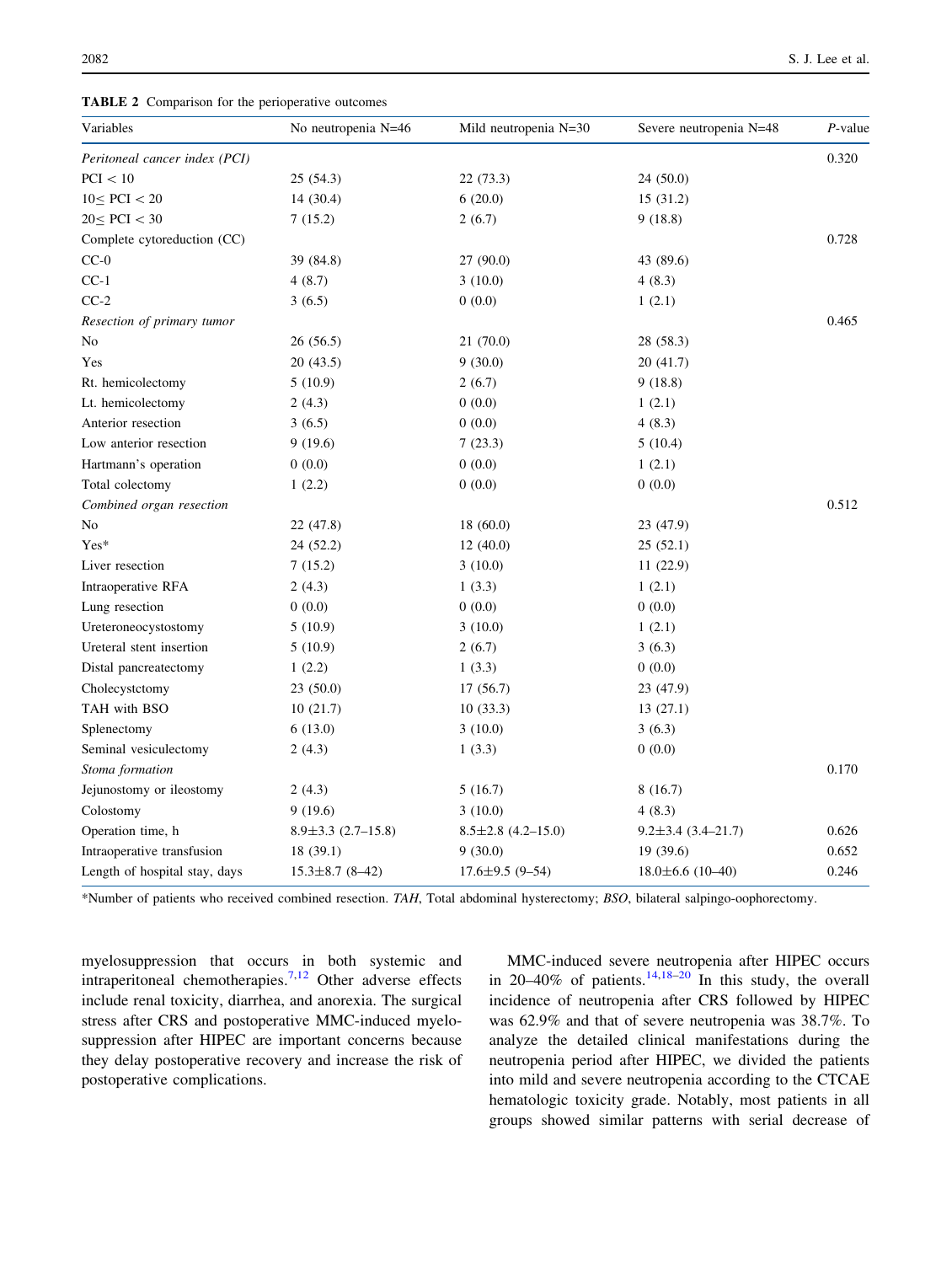<span id="page-6-0"></span>



TABLE 3 Comparison of clinical characteristics for MMC-HIPEC-induced neutropenia between mild and severe neutropenia groups

| Variables                                        | Mild neutropenia $N=30$ | Severe neutropenia N=48       | $P$ -value |
|--------------------------------------------------|-------------------------|-------------------------------|------------|
| Postoperative days to begin neutropenia*, day    | $10.4 \pm 3.7(4 - 16)$  | $6.9 \pm 2.8(0 - 14)$         | < 0.001    |
| Duration of neutropenia*, day                    | $2.5 \pm 1.9$ (1-8)     | $4.6 \pm 2.7(1 - 11)$         | 0.005      |
| Postoperative day at the lowest ANC count*, day  | $11.5 \pm 3.8$ (4-18)   | $10.9 \pm 3.5$ (0-23)         | 0.532      |
| Postoperative days to recover neutropenia *, day | $11.8 \pm 4.1 (7 - 20)$ | $11.1 \pm 3.7$ (1-17)         | 0.554      |
| Postoperative day to begin G-CSF injection*, day |                         | $8.3 \pm 4.5$ (0-16)          |            |
| Duration of use of G-CSF <sup>*</sup> , day      |                         | $2.5 \pm 2.8$ (1-6)           |            |
| Complications during neutropenia period:         |                         |                               |            |
| No                                               | 30 $(100.0\%)$          | $36(75.0\%)$                  |            |
| Yes                                              | $0(0.0\%)$              | $12(25.0\%)$                  |            |
| Re-operation during neutropenia period:          | $0(0.0\%)$              | $2(4.2\%)$                    |            |
|                                                  |                         | Rectal fistula (1)            |            |
|                                                  |                         | Anastomosis site bleeding (1) |            |

ANC, Absolute neutrophil count; G-CSF, granulocyte colony-stimulating factor

\*days; ANC < 1500;  $\frac{1}{l}$ /µl;  $\ddagger$ , N(%)

neutrophil count postoperatively after CRS with HIPEC. However, MMC-induced neutropenia developed earlier and the recovery time was longer in patients with severe neutropenia than in those with mild neutropenia. Severe neutropenia developed by postoperative day 7 and lasted for 4.6 days. These results suggest that the risk of immunosuppression-related infectious complications should be closely monitored starting from 1 week after CRS with HIPEC using MMC. In our institution, serologic examination and use of prophylactic antibiotics until postoperative days 7–10 are used to prevent myelosuppression-related complications after CRS with HIPEC. It is crucial that serial serologic markers such as changes in hemoglobin, neutrophils, and platelet counts are measured to detect the severity of immunosuppression postoperatively.

Sex, BSA, and intraoperative concentration of MMC are established predisposing factors for neutropenia after CRS with HIPEC.  $^{14,18,\overline{19}}$  However, the clinical factors affecting MMC-induced neutropenia after HIPEC are yet to be identified because most studies have been retrospective in design and had small sample sizes. Lambert et al. reported that female sex and MMC dose standardized for BSA increased the risk of neutropenia after CRS with HIPEC in 117 patients receiving MMC concentrations of  $7.5-10 \mu g$ / ml for 90 min.<sup>[18](#page-8-0)</sup> Meanwhile, Kemmel et al. evaluated the clinical risk factors of neutropenia according to the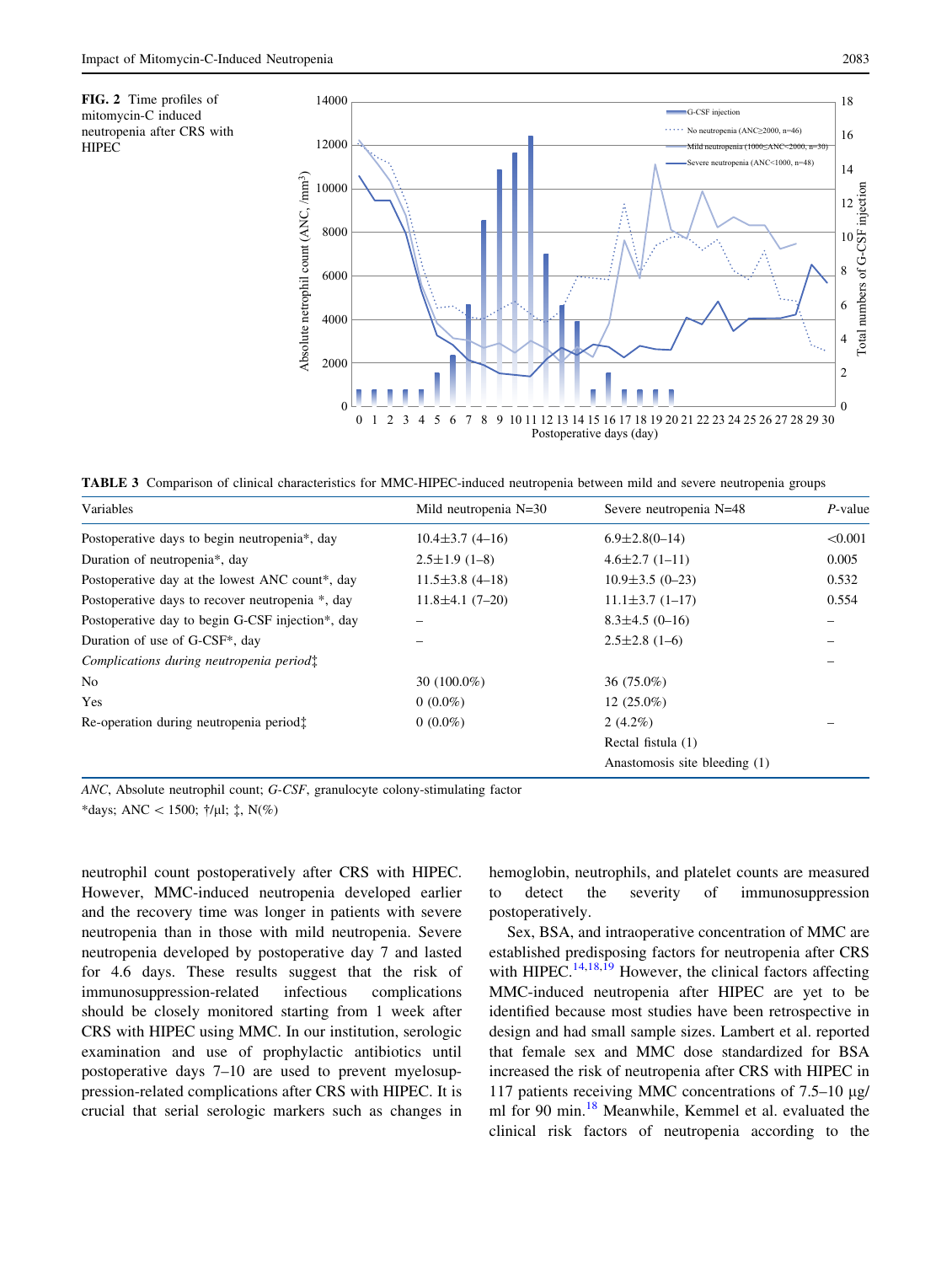| Variables                                                     | No neutropenia N=46   | Mild neutropenia N=30 | Severe neutropenia N=48  | $P$ -value                  |
|---------------------------------------------------------------|-----------------------|-----------------------|--------------------------|-----------------------------|
| Postoperative complications <sup>†</sup>                      |                       |                       |                          | 0.015                       |
| Grade I-II                                                    | 25(54.3)              | 18(60.0)              | 39(81.3)                 | (No vs. Mild $p=0.868$ ,    |
| Grade III-V                                                   | 3(6.5)                | 2(6.7)                | 4(8.3)                   | No vs. Severe $p=0.004$     |
| Grade IIIa                                                    | 0(0.0)                | 1(3.35)               | 0(0.0)                   | Mild vs. Severe $p=0.044$ ) |
|                                                               |                       | Pleural effusion      |                          |                             |
| Grade IIIb                                                    | 2(4.3)                | 1(3.35)               | 2(4.15)                  |                             |
|                                                               | Ischemic colitis (1)  | Wound evisceration    | Anastomotic bleeding (1) |                             |
|                                                               | Rectal fistula (1)    |                       | Rectal fistula (1)       |                             |
| Grade IV                                                      | 1(2.2)                |                       | 2(4.15)                  |                             |
|                                                               | Anastomosis leakage   |                       | Pneumonia (1)            |                             |
|                                                               |                       |                       | Stroke $(1)$             |                             |
| Grade V                                                       | 0(0.0)                | 0(0.0)                | 0(0.0)                   |                             |
| Re-admission                                                  | 19(41.3)              | 6(20.0)               | 11(22.9)                 | 0.066                       |
| Complication-related                                          | 8(17.4)               | 3(10.0)               | 3(6.3)                   |                             |
| Non-complication related                                      | 11(23.9)              | 3(10.0)               | 8(16.7)                  |                             |
| Initiation of complications in the postoperative period, days |                       |                       |                          |                             |
| Grade I-II                                                    | $6.3 \pm 6.2$ (2-25)  | $5.3 \pm 4.6$ (0-17)  | $6.4 \pm 4.6$ (0-24)     | 0.712                       |
| Grade $\geq$ III                                              | $15.0 \pm 8.8$ (7-27) | $8.5 \pm 2.1$ (7-10)  | $13.0 \pm 7.7$ (2-23)    | 0.636                       |

<span id="page-7-0"></span>TABLE 4 Comparison of postoperative complications by neutropenia groups

, According to Clavien-Dindo classification.

pharmacokinetics of MMC in 45 patients who underwent HIPEC with MMC  $(0.8 \text{ mg/kg} \text{ for } 90 \text{ min}).^{14}$  $(0.8 \text{ mg/kg} \text{ for } 90 \text{ min}).^{14}$  $(0.8 \text{ mg/kg} \text{ for } 90 \text{ min}).^{14}$  They found that the MMC plasma concentration at 30 min after HIPEC was significantly higher in patients with neutropenia than in those with no neutropenia.

The current study found significant differences in age and BSA among the three groups. The difference in BSA reflects the peritoneal surface in contact directly with anticancer drugs and correlates with the drug absorption rate during HIPEC. Although both the PCI and combined organ resection did not affect postoperative neutropenia after CRS with HIPEC, the results suggest that preoperative BSA should be carefully considered when calculating the MMC dose for HIPEC. Given that Asian patients tend to have relatively lower BSA and BMI than Western patients, more individualized standards to determine the MMC dose are required. In the randomized controlled study by Verwaal et al. that used the same HIPEC triple method as in our study, grade 3–4 leukopenia and thrombocytopenia occurred in 17% and 4% of the patients, respectively.<sup>[1](#page-8-0)</sup> However, in the current study of Korean patients, 38.7% developed severe neutropenia. As such, a detailed guideline to adjust the MMC dose according to a patient's BSA might be required.

MMC-induced neutropenia after CRS with HIPEC is a major concern because it increases the risk of postoperative complications from bone marrow suppression. The major morbidity rates after CRS with HIPEC range from 20% to

 $50\%$ <sup>[21](#page-8-0)[–24](#page-9-0)</sup> Sugarbaker et al. reported that the most common grade IV complications were hematologic problems (28%) and gastrointestinal complications  $(26\%)$ .<sup>[22](#page-8-0)</sup> In the current study, the rates of major complications were 8.3% in the severe neutropenia group and 6.7% in the mild neutropenia group. The major complications in the severe neutropenia group were related to anastomotic bleeding and rectal fistula. In addition, the rates of postoperative grade I–II complications were higher in the severe neutropenia than in the no or mild neutropenia groups. Surgical stress and systemic inflammatory response are higher in CRS procedures combined with HIPEC than in primary tumor resection alone. In addition, intraoperative hyperthermia during HIPEC increases the systemic inflammatory response. The levels of interleukin (IL)-18, IL- 6, and tumor necrosis factor- $\alpha$  are increased in patients undergo-ing CRS with HIPEC.<sup>[25,26](#page-9-0)</sup> Surgical stress and immunosuppression from the hematologic toxicities of MMC might further delay wound healing and postoperative recovery.[27](#page-9-0) Considering that postoperative complications worsen oncologic outcomes<sup>24</sup>, the MMC dose should be optimized, and postoperative complications should be prevented during the neutropenia period after CRS with HIPEC.

This study is meaningful in that it demonstrates the time-dependent serologic patterns of MMC-induced neutropenia and its clinical manifestations after CRS with HIPEC with the triple method. Particularly, the clinical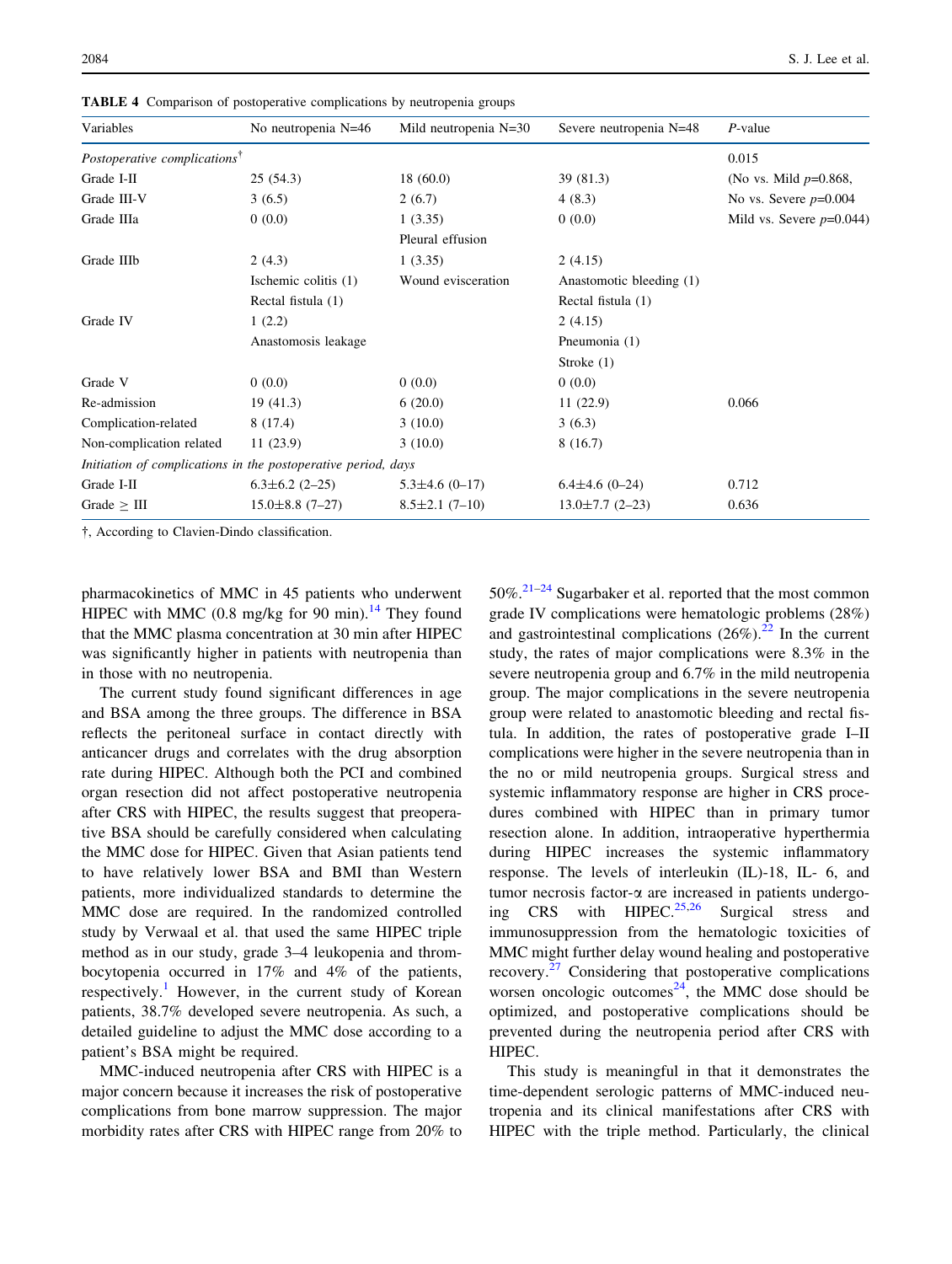<span id="page-8-0"></span>course of neutropenia found in this study might be helpful to detect and prevent severe neutropenia during the postoperative period. However, this study also has the limitations of a retrospective design, small sample size, and unavoidable selection bias. Prospective clinical trials are needed to identify reliable predictors of MMC-induced neutropenia and establish an appropriate MMC dose stratified by the risk of neutropenia.

In conclusion, severe neutropenia begins earlier and lasts longer than mild neutropenia in CRS with HIPEC using the MMC triple method. Severe neutropenia increases the risk of major postoperative complications, and thus it is crucial to pay attention to postoperative management during the neutropenia period. Postoperative neutropenia and the optimal MMC dose for HIPEC should be accurately assessed to lower the risk of future postoperative complications.

ACKNOWLEDGMENT This study was supported by the Basic Science Research Program through the National Research Foundation of Korea (NRF) funded by the Ministry of Science and ICT (NRF-2019R1I1A1A01058889 and NRF-2021R1A2C1012853), a Faculty Research Grant from the Department of Surgery of Yonsei University College of Medicine (Sedo Research Grant), a Faculty Research Grant from Yonsei University College of Medicine (6-2019-0179), and the Research Grant from Gangnam Severance Hospital, Yonsei University College of Medicine (3-2020-0315).

DISCLOSURES The authors have no conflicts of interest or financial ties to disclose.

OPEN ACCESS This article is licensed under a Creative Commons Attribution 4.0 International License, which permits use, sharing, adaptation, distribution and reproduction in any medium or format, as long as you give appropriate credit to the original author(s) and the source, provide a link to the Creative Commons licence, and indicate if changes were made. The images or other third party material in this article are included in the article's Creative Commons licence, unless indicated otherwise in a credit line to the material. If material is not included in the article's Creative Commons licence and your intended use is not permitted by statutory regulation or exceeds the permitted use, you will need to obtain permission directly from the copyright holder. To view a copy of this licence, visit [http://creativecommons.](http://creativecommons.org/licenses/by/4.0/) [org/licenses/by/4.0/.](http://creativecommons.org/licenses/by/4.0/)

#### **REFERENCES**

- 1. Verwaal VJ, van Ruth S, de Bree E, et al. Randomized trial of cytoreduction and hyperthermic intraperitoneal chemotherapy versus systemic chemotherapy and palliative surgery in patients with peritoneal carcinomatosis of colorectal cancer. *J Clin Oncol*. 2003;21(20):3737-3743.
- 2. Verwaal VJ, Bruin S, Boot H, van Slooten G, van Tinteren H. 8-year follow-up of randomized trial: cytoreduction and hyperthermic intraperitoneal chemotherapy versus systemic chemotherapy in patients with peritoneal carcinomatosis of colorectal cancer. Ann Surg Oncol. 2008;15(9):2426-2432.
- 3. Roh SJ, Park SC, Choi J, et al. Cytoreductive Surgery and Hyperthermic Intraperitoneal Chemotherapy With Mitomycin C

Used for Colorectal Peritoneal Carcinomatosis. Ann Coloproctol. 2020;36(1):22-29.

- 4. Fujiwara K, Armstrong D, Morgan M, Markman M. Principles and practice of intraperitoneal chemotherapy for ovarian cancer. Int J Gynecol Cancer. 2007;17(1):1-20.
- 5. Yan TD, Cao CQ, Munkholm-Larsen S. A pharmacological review on intraperitoneal chemotherapy for peritoneal malignancy. World J Gastrointest Oncol. 2010;2(2):109-116.
- 6. Ceelen WP, Flessner MF. Intraperitoneal therapy for peritoneal tumors: biophysics and clinical evidence. Nature reviews Clinical oncology. 2010;7(2):108-115.
- 7. Sugarbaker PH, Van der Speeten K, Stuart OA. Pharmacologic rationale for treatments of peritoneal surface malignancy from colorectal cancer. World J Gastrointest Oncol. 2010;2(1):19-30.
- 8. Flessner MF. The transport barrier in intraperitoneal therapy. Am J Physiol Renal Physiol. 2005;288(3):F433-442.
- 9. Padmakumar S, Parayath N, Leslie F, Nair SV, Menon D, Amiji MM. Intraperitoneal chemotherapy for ovarian cancer using sustained-release implantable devices. Expert Opin Drug Deliv. 2018;15(5):481-494.
- 10. Quénet F, Elias D, Roca L, et al. Cytoreductive surgery plus hyperthermic intraperitoneal chemotherapy versus cytoreductive surgery alone for colorectal peritoneal metastases (PRODIGE 7): a multicentre, randomised, open-label, phase 3 trial. Lancet Oncol. 2021;22(2):256-266.
- 11. Sugarbaker PH, Van der Speeten K. Surgical technology and pharmacology of hyperthermic perioperative chemotherapy. J Gastrointest Oncol. 2016;7(1):29-44.
- 12. Verweij J, Pinedo HM. Mitomycin C: mechanism of action, usefulness and limitations. Anticancer Drugs. 1990;1(1):5-13.
- 13. Padmakumar S, Parayath N, Leslie F, Nair SV, Menon D, Amiji MM. Intraperitoneal chemotherapy for ovarian cancer using sustained-release implantable devices. Expert Opin Drug Deliv. 2018;15(5):481-494.
- 14. Kemmel V, Mercoli HA, Meyer N, et al. Mitomycin C Pharmacokinetics as Predictor of Severe Neutropenia in Hyperthermic Intraperitoneal Therapy. Ann Surg Oncol. 2015;22 Suppl 3:S873- 879.
- 15. Schnake KJ, Sugarbaker PH, Yoo D. Neutropenia following perioperative intraperitoneal chemotherapy. Tumori. 1999;85(1):41-46.
- 16. National Cancer Institut N. Guidance on CTC terminology applications. [http://ctep.cancer.gov/protocolDevelopment/electro](http://ctep.cancer.gov/protocolDevelopment/electronic_) [nic\\_](http://ctep.cancer.gov/protocolDevelopment/electronic_) applications/ctc.htm,.
- 17. Clavien PA, Barkun J, De Oliveira ML, et al. The Clavien-Dindo classification of surgical complications: five-year experience. Annals of surgery. 2009;250(2):187-196.
- 18. Lambert LA, Armstrong TS, Lee JJ, et al. Incidence, risk factors, and impact of severe neutropenia after hyperthermic intraperitoneal mitomycin C. Ann Surg Oncol. 2009;16(8):2181-2187.
- 19. Feferman Y, Bhagwandin S, Kim J, et al. Conflicting Data on the Incidence of Leukopenia and Neutropenia After Heated Intraperitoneal Chemotherapy with Mitomycin C. Ann Surg Oncol. 2017;24(13):3831-3836.
- 20. Hakeam HA, Arab A, Azzam A, Alyahya Z, Eldali AM, Amin T. Incidence of leukopenia and thrombocytopenia with cisplatin plus mitomycin-c versus melphalan in patients undergoing cytoreductive surgery (CRS) and hyperthermic intraperitoneal chemotherapy (HIPEC). Cancer chemotherapy and pharmacology. 2018;81(4):697-704.
- 21. Smeenk RM, Verwaal VJ, Zoetmulder FA. Toxicity and mortality of cytoreduction and intraoperative hyperthermic intraperitoneal chemotherapy in pseudomyxoma peritonei—a report of 103 procedures. Eur J Surg Oncol. 2006;32(2):186-190.
- 22. Sugarbaker PH, Alderman R, Edwards G, et al. Prospective morbidity and mortality assessment of cytoreductive surgery plus